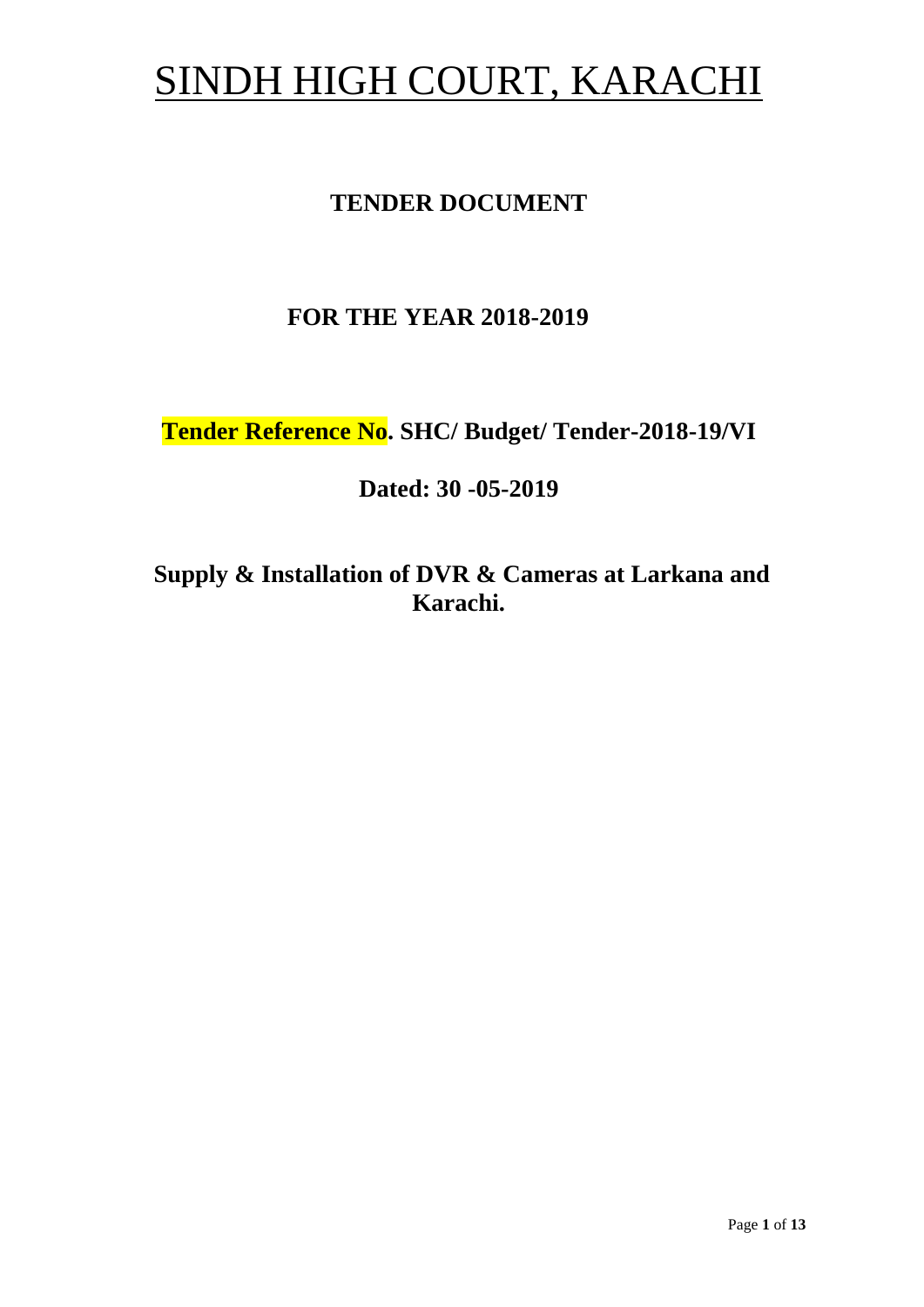# **Contents**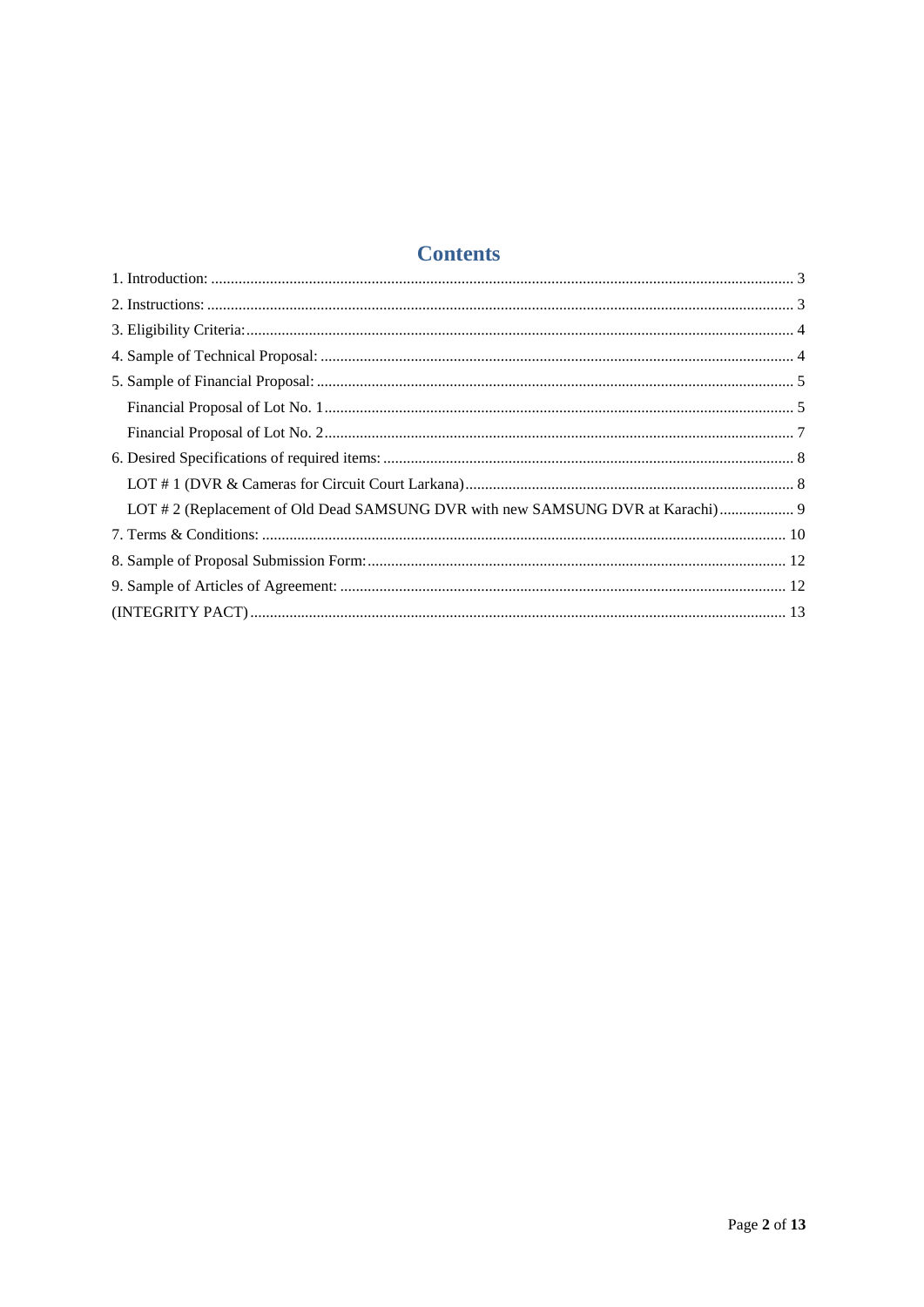### <span id="page-2-0"></span>**1. Introduction:**

#### Dear Tenderer:

The **SINDH HIGH COURT (SHC)** is the highest judicial institution of the province of [Sindh.](https://en.wikipedia.org/wiki/Sindh) We are interested to *avail the services for supply & installation of DVR and Cameras, on LOT WISE BASIS,* as per specifications mentioned in tender document, from your esteemed firm / agency.

#### <span id="page-2-1"></span>**2. Instructions:**

- (a) The Sindh High Court, Karachi (SHC) expects that aspirant bidder/ service provider should furnish copies of all the required documents to ensure a transparent and genuine presentation.
- (b) Kindly do not leave any column/item blank. If you need more space please attach a paper & clearly mention item/column name or number etc. that referred the column/item of the Tender Form.
- (c) Tender document which includes full details of items and other terms  $\&$  conditions may be downloaded free of cost from [www.sindhhighcourt.gov.pk](http://www.sindhhighcourt.gov.pk/) and [www.spprasindh.gov.pk.](http://www.spprasindh.gov.pk/)
- (d) The last date to submit the Tender Document, separate technical  $\&$  financial proposals along with relevant documents in sealed envelopes is **14th June, 2019,** in the Office of the Director General (Finance & Accounts), Sindh High Court, Karachi, as reflected in NIT.
- (e) **The technical proposals will be opened on the same day** in the presence of representatives who may care to attend as reflected in NIT.
- (f) Date and time of opening of **financial proposals** will be communicated to bidder in advance.
- (g) **Bid Security of 2% of total amount** will be deposited along with Tender Document in shape of PAY ORDER / DEMAND DRAFT/ BANK GUARANTEE in the name of Registrar, Sindh High Court, Karachi.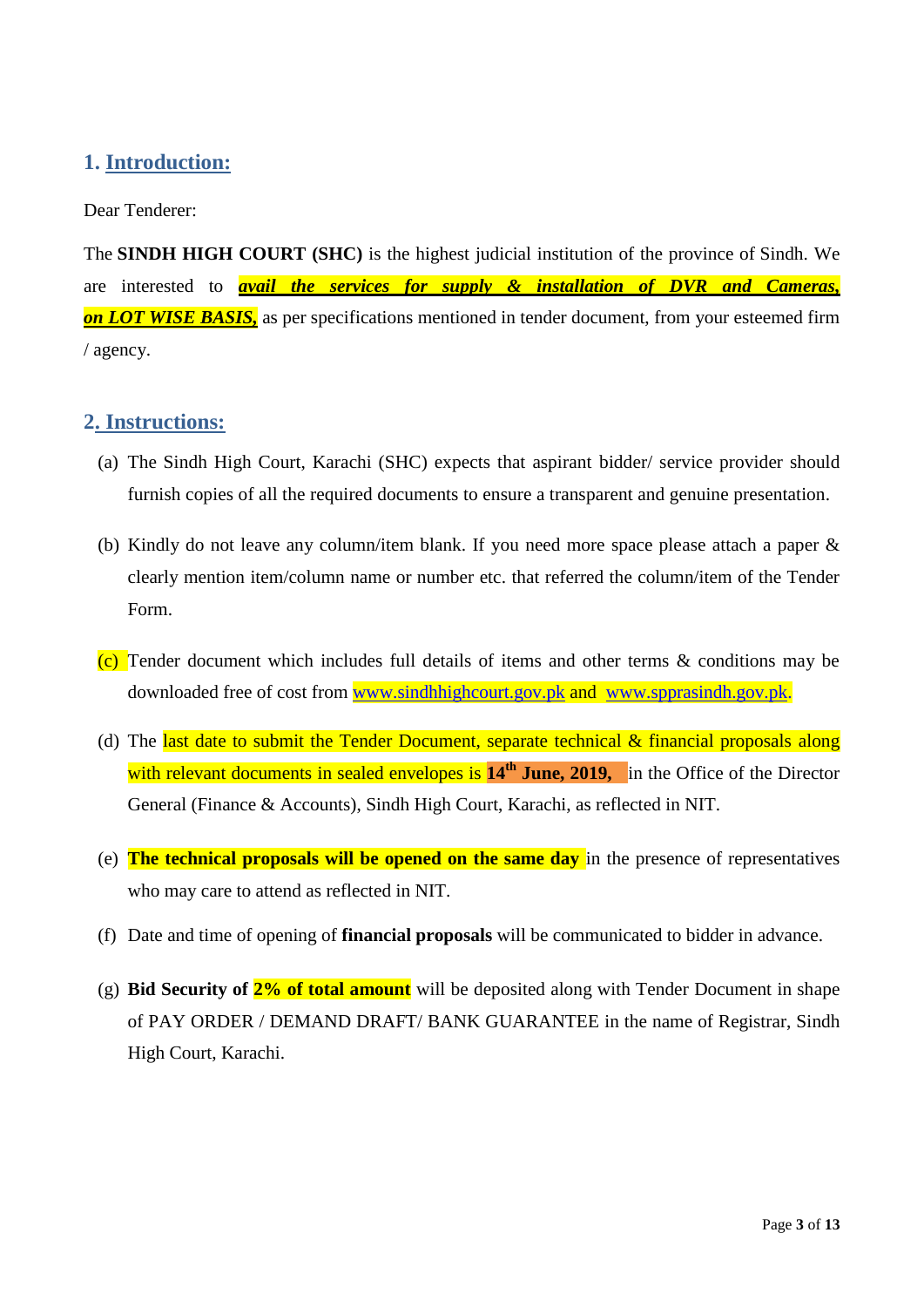### <span id="page-3-0"></span>**3. Eligibility Criteria:**

| S.No.          | <b>Eligibility Criteria</b>                                                                                                                                                  | Requirement |
|----------------|------------------------------------------------------------------------------------------------------------------------------------------------------------------------------|-------------|
| $\mathbf{1}$   | Profile of company/firm along with copies of relevant documents                                                                                                              | Mandatory   |
| $\overline{2}$ | Copies of relevant Tax Registration Certificates.                                                                                                                            | Mandatory   |
| $\overline{3}$ | Copies of at least ONE (01) Purchase Orders of similar nature during<br>the last three years along with Completion Certificates/ delivery<br>challan for the goods provided. | Mandatory   |
| $\overline{4}$ | Undertaking on judicial stamp paper that firm has never been<br>blacklisted by any government semi government, autonomous and<br>stated owned organization.                  | Mandatory   |
| 5              | Total Financial turnover of at least 0.5 million during the last three<br>years. (financial statement or bank statement or both are required)                                | Mandatory   |

Following documents must be furnished before the evaluation of Technical Proposal.

It is undertaken that all the above mentioned documents have been provided in the sequence as mentioned above. It is fully understood that in case of non-compliance of eligibility criteria, our technical proposal will not be evaluated and no liability would be incur against High Court of Sindh for rejection of tender.

| <b>Name</b>        |  |
|--------------------|--|
| <b>Designation</b> |  |
| <b>Signature</b>   |  |
| <b>Stamp</b>       |  |

### <span id="page-3-1"></span>**4. Sample of Technical Proposal:**

- 1. Technical Proposal must include complete technical specifications.
- 2. Requirements of High Court must be highlighted in yellow or circled with pen on the brochure else technical proposal may not be considered.
- 3. Technical Proposal shall be sealed in separate envelope.
- 4. This is only format of Technical Proposal. Kindly do not write anything in the box below.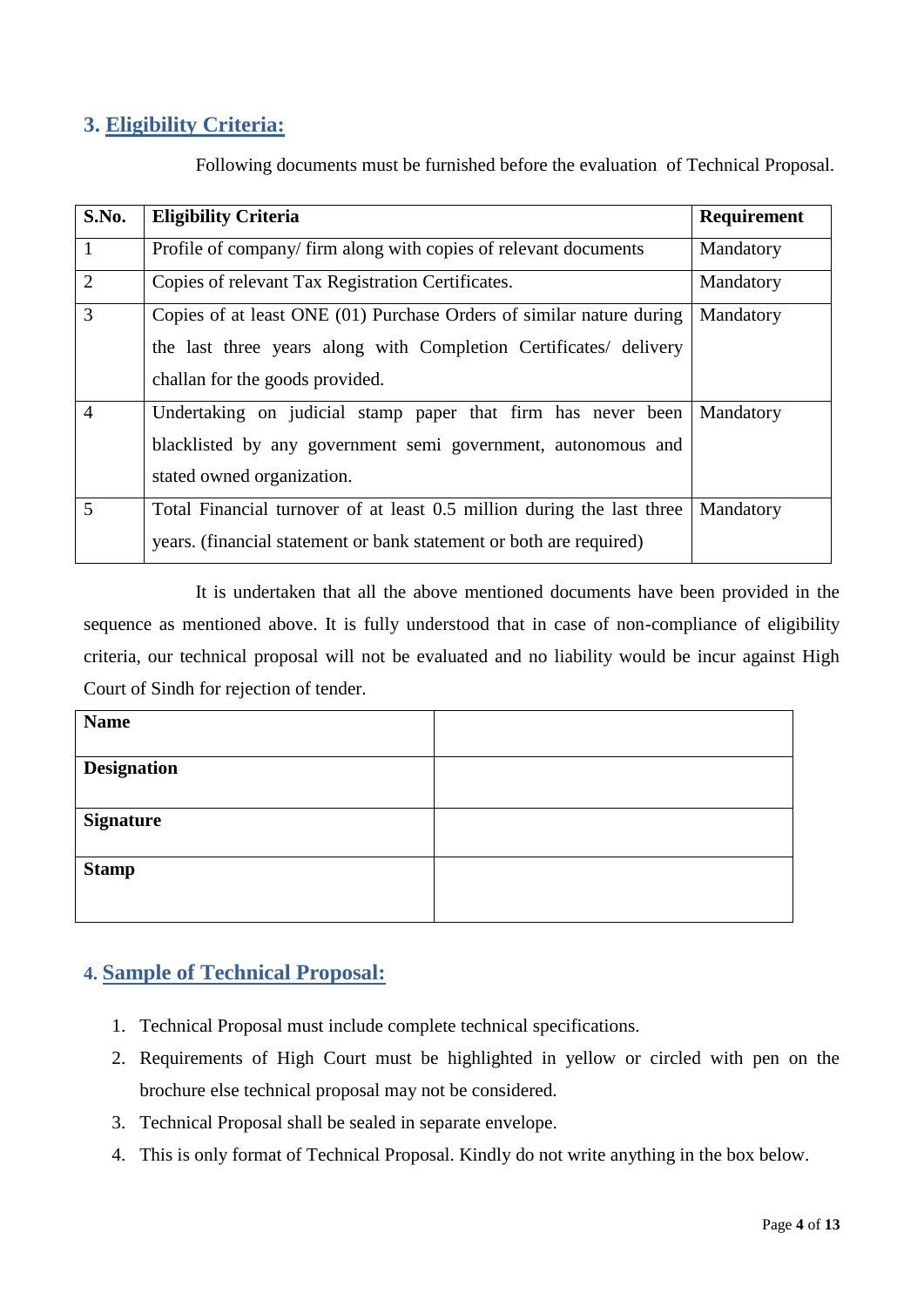### <span id="page-4-0"></span>**5. Sample of Financial Proposal:**

- 1. Financial proposal should be sealed in separate envelope.
- 2. Rates should be mentioned in both figures & words.
- 3. All transportation, installation cost must be mentioned separately in financial proposal and total cost must be inclusive of all cost.
- 4. Financial Proposal must be submitted on letter head of company/supplier.
- 5. This is only format of Financial Proposal. Kindly do not write anything in the box below.

*To be printed on the letter head of firm/supplier.*

| S.no           | <b>Description</b>                                           | <b>Unit Price</b><br>without GST<br>Rs. | <b>Quantity</b> | <b>Amount</b><br>Rs. |
|----------------|--------------------------------------------------------------|-----------------------------------------|-----------------|----------------------|
| $\mathbf{1}$   | <b>Supply &amp; Installation of 16 Channel DVR</b>           |                                         |                 |                      |
|                | (Dahua, Hik Vision or equivalent)                            |                                         |                 |                      |
|                | Embedded<br>$linux.H264/265$ compressions,<br>$\blacksquare$ |                                         |                 |                      |
|                | channel VGA/1HDMI 2xUSB ports (USB2.0,3.0)                   |                                         |                 |                      |
|                | 2x SATA HDDS interface up to 8TB, P2P cloud                  |                                         |                 |                      |
|                | technology, DC 15v, ONVIF compatible                         |                                         |                 |                      |
|                | multiprotocol supported, incoming bandwidth 1                |                                         |                 |                      |
|                | Gigabyte Port160Mbps outgoing bandwidth 320                  |                                         |                 |                      |
|                | Mbps. With ONE YEAR WARRANTY                                 |                                         |                 |                      |
| $\overline{2}$ | <b>Supply &amp; Installation of Cameras</b>                  |                                         |                 |                      |
|                | (Dahua, Hik Vision or equivalent)                            |                                         |                 |                      |
|                | 1/2.8" 4MP, 3.6mm/ F2.0 6mm Mix IR distance                  |                                         |                 |                      |
|                | 40m, Max Resolution 1080 (1920x1080), indoor                 |                                         |                 |                      |

### <span id="page-4-1"></span>**Financial Proposal of Lot No. 1**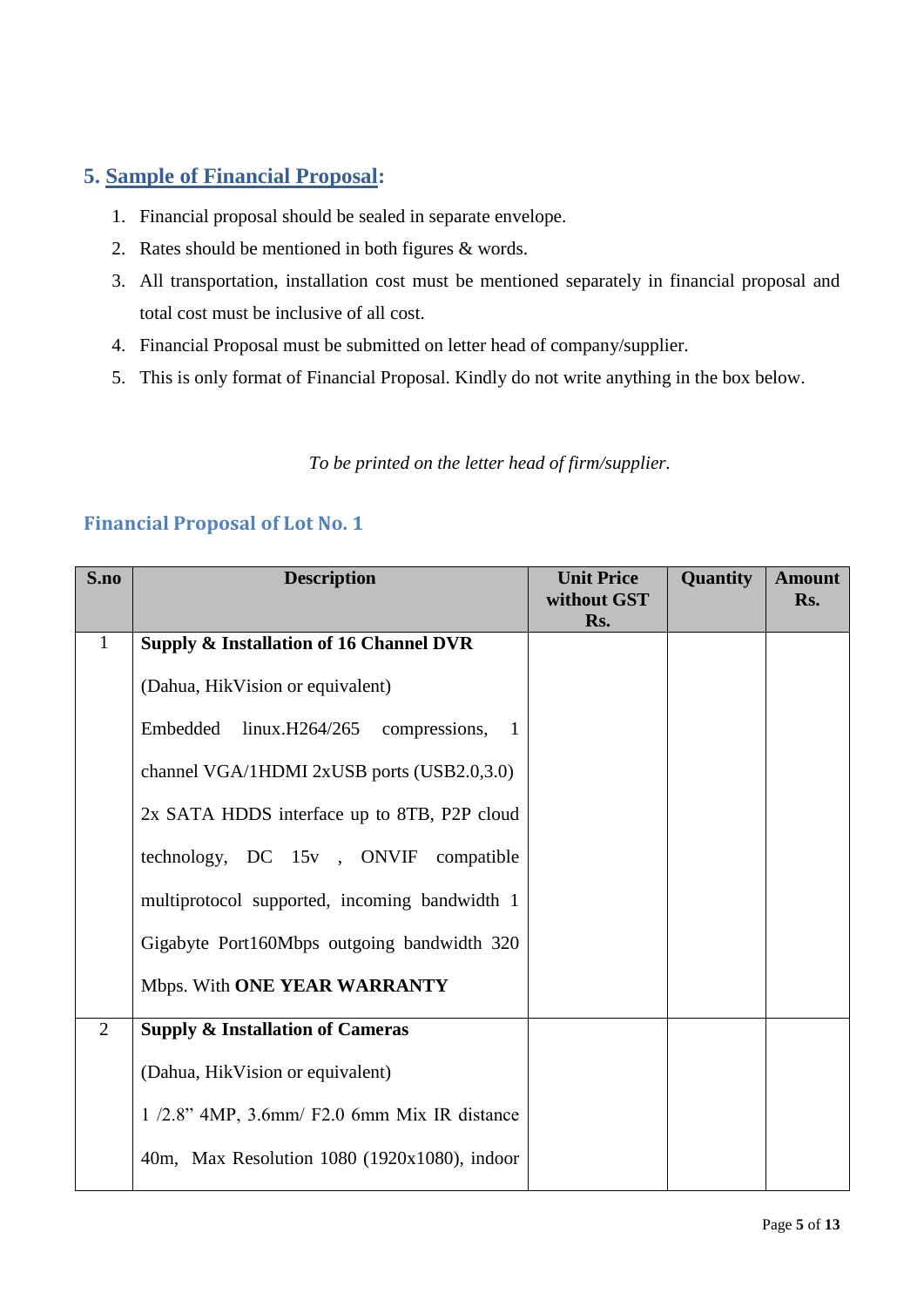|                | outdoor weather/dust proof, including accessories     |  |  |
|----------------|-------------------------------------------------------|--|--|
|                | (Power Supply, Box and BNC connector etc.)            |  |  |
|                | with ONE YEAR WARRANTY                                |  |  |
| 3              | <b>3TB</b> 3.5" Surveillance HDD (Designed For Video) |  |  |
|                | Recording) ONE YEAR WARRANTY                          |  |  |
| $\overline{4}$ | Splitter for View extender                            |  |  |
| 5 <sup>5</sup> | Supply and Installation of Cables in proper           |  |  |
|                | Channel/Ducts (good quality) with Signals And         |  |  |
|                | Power Cables for each Camera.                         |  |  |
|                | Total Amount in words and figures without             |  |  |
|                | <b>GST</b>                                            |  |  |
|                | <b>Total Amount in words and figures with GST</b>     |  |  |

*All Government Taxes will be applicable as per rules.*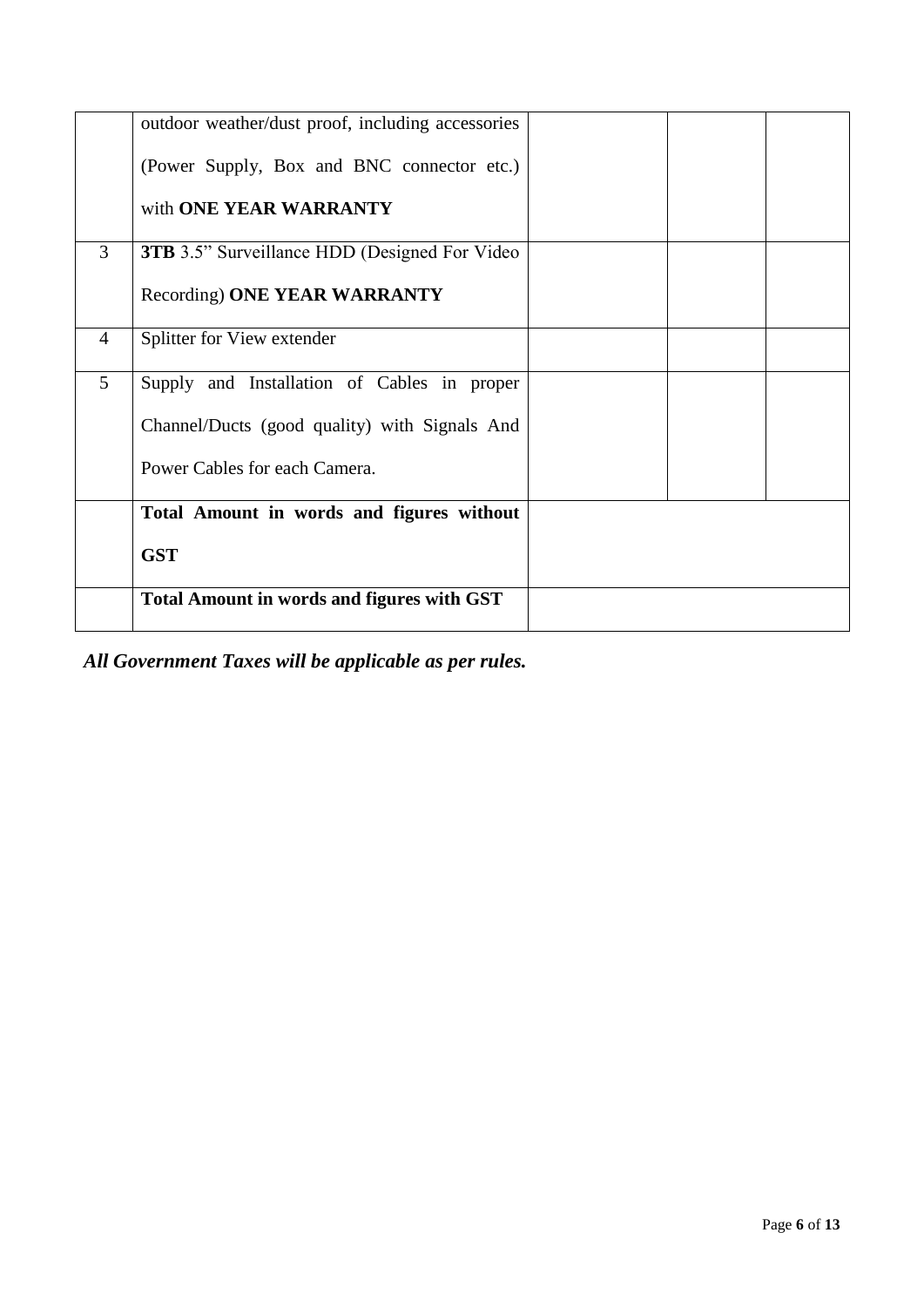# <span id="page-6-0"></span>**Financial Proposal of Lot No. 2**

| S.no         | <b>Description</b>                         | <b>Unit Price</b><br>without GST | Quantity | <b>Amount</b><br>Rs. |
|--------------|--------------------------------------------|----------------------------------|----------|----------------------|
| $\mathbf{1}$ | Replacement of a DEAD SAMSUNG 16           | Rs.                              |          |                      |
|              |                                            |                                  |          |                      |
|              | <b>Channel DVR with NEW SAMSUNG DVR</b>    |                                  |          |                      |
|              | Note: This SAMSUNG DVR is required in      |                                  |          |                      |
|              | replacement of an OLD MODEL SAMSUNG-       |                                  |          |                      |
|              | 1650D DVR to be connected with SAMSUNG     |                                  |          |                      |
|              | Analog Cameras) at Principal Seat Karachi. |                                  |          |                      |
|              | Supply and Installation of SAMSUNG DVR or  |                                  |          |                      |
|              | equivalent or supportive in replacement OF |                                  |          |                      |
|              | SAMSUNG-1650D with 4 TB Surveillance       |                                  |          |                      |
|              | HDD. ONE YEAR WARRANTY FOR DVR             |                                  |          |                      |
|              | & HDD                                      |                                  |          |                      |
|              | Total Amount in words and figures without  |                                  |          |                      |
|              | <b>GST</b>                                 |                                  |          |                      |
|              | Total Amount in words and figures with     |                                  |          |                      |
|              | <b>GST</b>                                 |                                  |          |                      |

*All Government Taxes will be applicable as per rules.*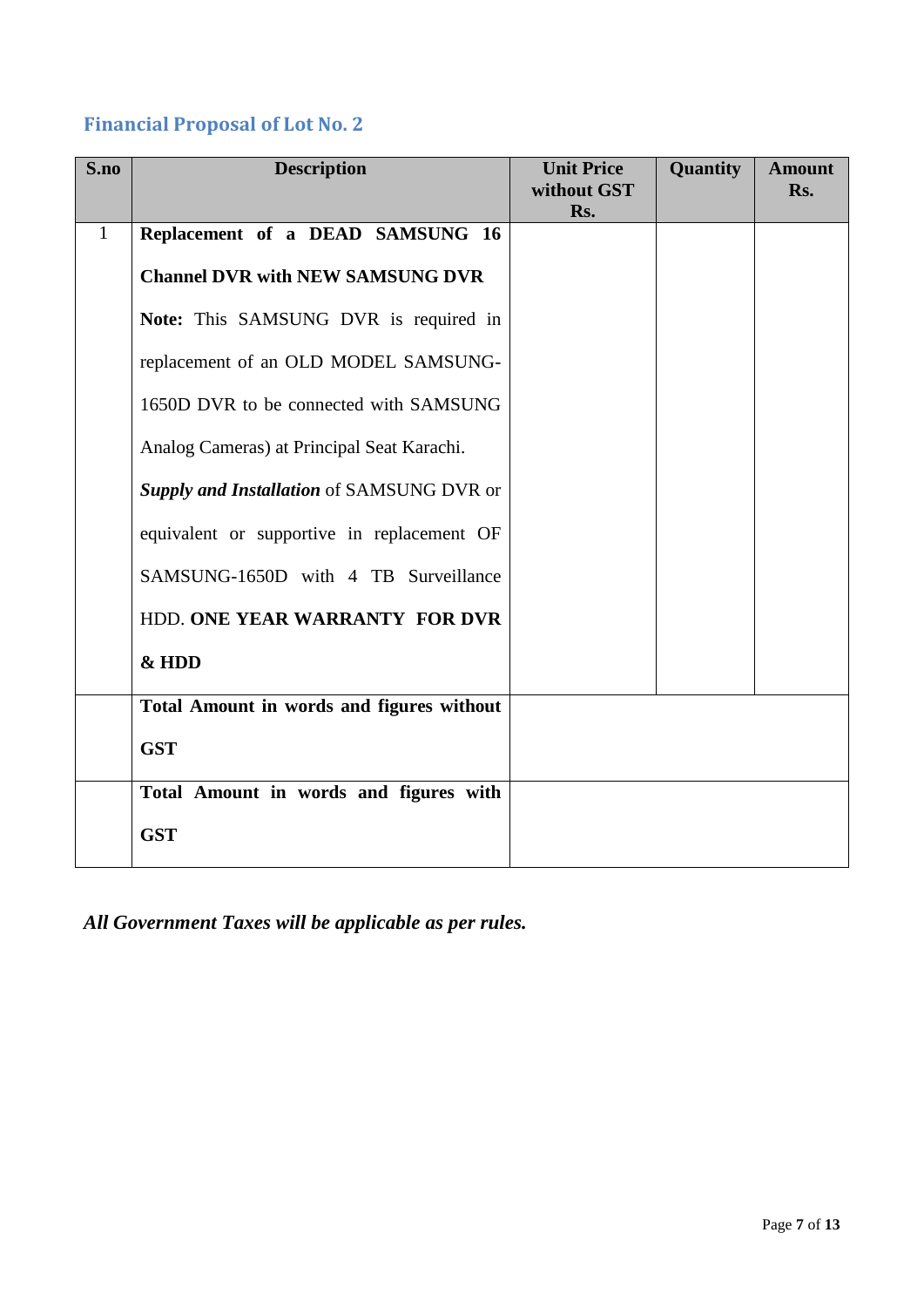# <span id="page-7-0"></span>**6. Desired Specifications of required items:**

# <span id="page-7-1"></span>**LOT # 1 (DVR & Cameras for Circuit Court Larkana)**

| S.no           | <b>Description</b>                                                           | <b>Qty</b> | <b>Location</b> |
|----------------|------------------------------------------------------------------------------|------------|-----------------|
| 1              | <b>Supply &amp; Installation of 16 Channel DVR</b>                           | 02         | Larkana         |
|                | (Dahua, Hik Vision or equivalent)                                            |            |                 |
|                | Embedded<br>$\text{linux.H264/265}$ compressions,<br>channel<br>$\mathbf{1}$ |            |                 |
|                | VGA/1HDMI 2xUSB ports (USB2.0,3.0)                                           |            |                 |
|                | 2x SATA HDDS interface up to 8TB, P2P cloud technology,                      |            |                 |
|                | DC 15v, ONVIF compatible multiprotocol supported,                            |            |                 |
|                | incoming bandwidth 1 Gigabyte Port160Mbps outgoing                           |            |                 |
|                | bandwidth 320 Mbps. With ONE YEAR WARRANTY                                   |            |                 |
| 2              | <b>Supply &amp; Installation of Cameras</b>                                  | 16         | Larkana         |
|                | (Dahua, HikVision or equivalent)                                             |            |                 |
|                | $1/2.8$ " 4MP, 3.6mm/ F2.0 6mm Mix IR distance 40m, Max                      |            |                 |
|                | Resolution 1080 (1920x1080), indoor outdoor weather/dust                     |            |                 |
|                | proof, including accessories (Power Supply, Box and BNC                      |            |                 |
|                | connector etc.) with ONE YEAR WARRANTY                                       |            |                 |
| $\overline{3}$ | <b>3TB</b> 3.5" Surveillance HDD (Designed For Video Recording)              | 02         | Larkana         |
|                | <b>ONE YEAR WARRANTY</b>                                                     |            |                 |
| $\overline{4}$ | Splitter for View extender                                                   | 02         | Larkana         |
| 5              | Supply and Installation of Cables in proper Channel/Ducts                    | 3500       | Larkana         |
|                | (good quality) with Signals And Power Cables for each                        | <b>RFT</b> |                 |
|                | Camera.                                                                      |            |                 |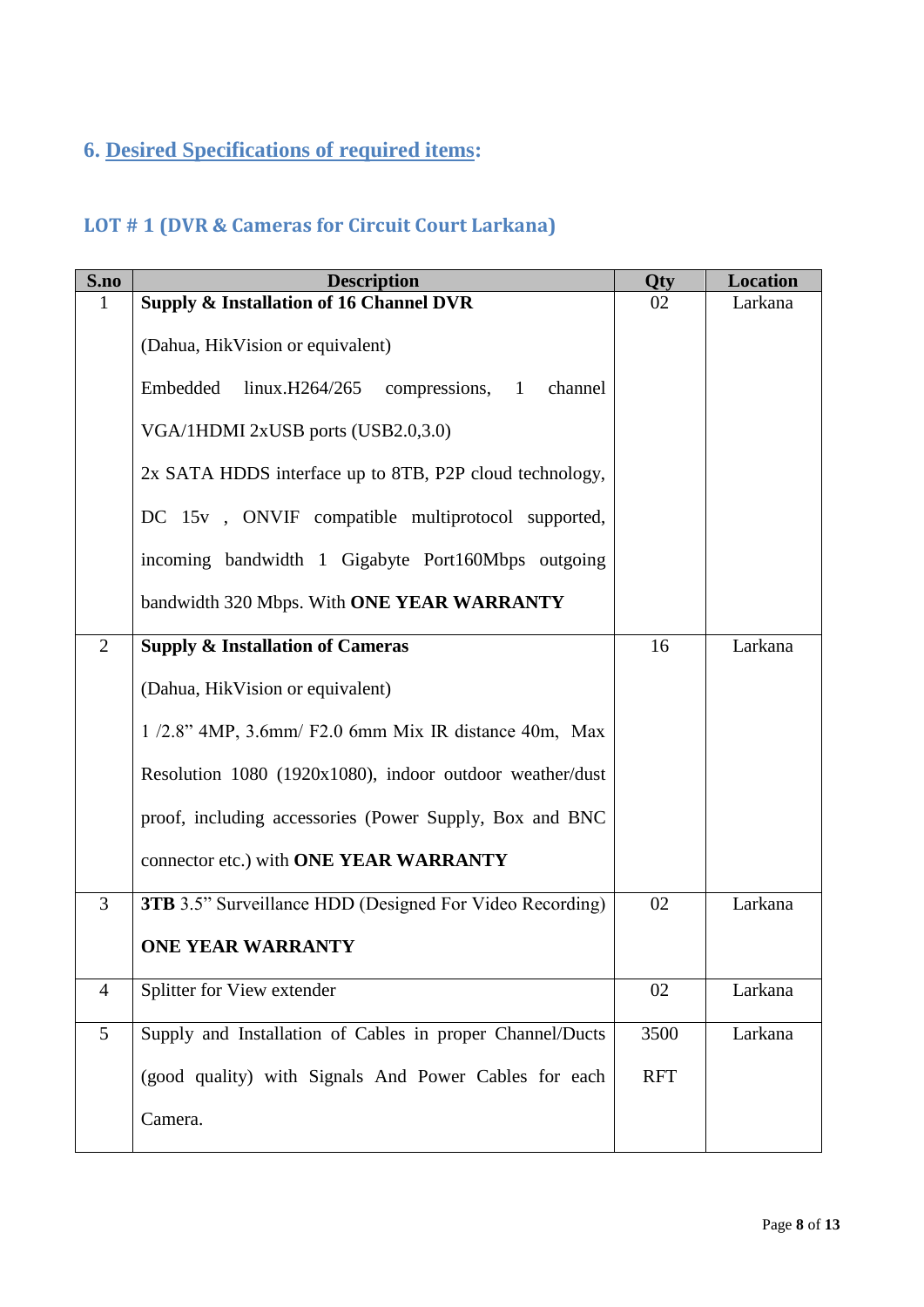# <span id="page-8-0"></span>**LOT # 2 (Replacement of Old Dead SAMSUNG DVR with new SAMSUNG DVR at Karachi)**

| S.no | <b>Description</b>                                             | Qty | <b>Location</b> |
|------|----------------------------------------------------------------|-----|-----------------|
| 1    | Replacement of a DEAD SAMSUNG 16 Channel DVR                   | 02  | Karachi         |
|      | with NEW SAMSUNG DVR                                           |     |                 |
|      | <b>Note:</b> This SAMSUNG DVR is required in replacement of an |     |                 |
|      | OLD MODEL SAMSUNG-1650D DVR to be connected with               |     |                 |
|      | SAMSUNG Analog Cameras) at Principal Seat Karachi.             |     |                 |
|      | <b>Supply and Installation</b> of SAMSUNG DVR or equivalent or |     |                 |
|      | supportive in replacement OF SAMSUNG-1650D with 4 TB           |     |                 |
|      | Surveillance HDD. ONE YEAR WARRANTY FOR DVR                    |     |                 |
|      | &HDD                                                           |     |                 |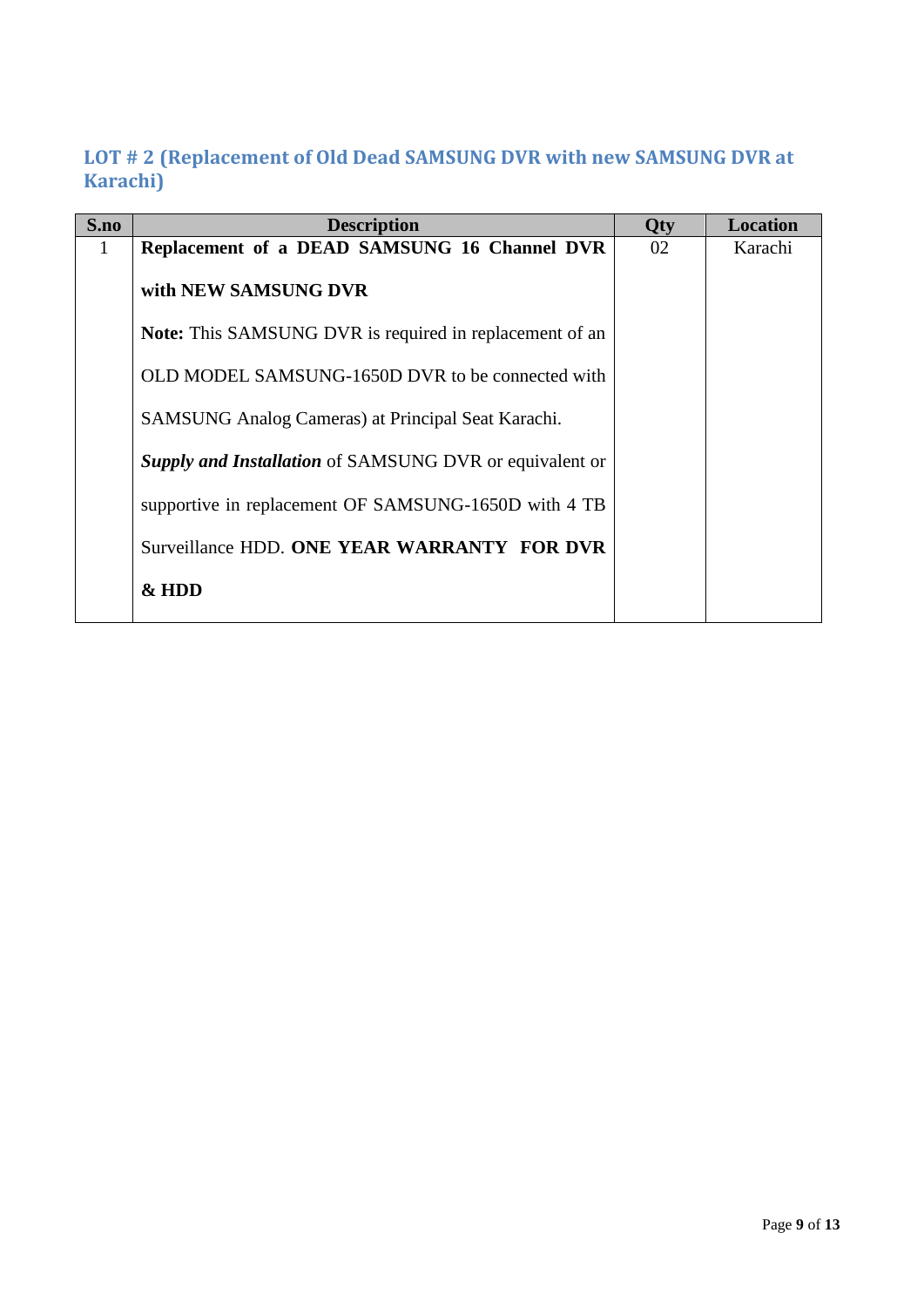### <span id="page-9-0"></span>**7. Terms & Conditions:**

- 1. Tender document which includes full details of items and other terms & conditions can be downloaded free of cost from [www.sindhhighcourt.gov.pk](http://www.sindhhighcourt.gov.pk/) and [www.spprasindh.gov.pk.](http://www.spprasindh.gov.pk/)
- 2. Single Stage-Two Envelopes method will be adopted for bidding process as per rules.
- 3. Quantity may be increased or decreased as per rules.
- 4. No extra transportation shall be paid for delivery and delivery shall be made lot wise as mentioned above.
- 5. Company Profile along with relevant documents be attached with this document.
- 6. Bid(s) shall be in Pak rupees only and rates should be mentioned both with and without GST.
- 7. The bidder should quote its rates clearly, in the Financial Proposal in both figures and words.
- 8. No advance payment shall be made against the supply of items mentioned in this bidding document.
- 9. Sindh High Court reserves the rights to cancel the tender, accept or reject any tender as per rules.
- 10.The contract shall be terminated in case of violation of terms and conditions by the contractors.
- 11. All bids must be accompanied by an earnest money/ security of 2<sup>%</sup> of total cost. The bid security of unsuccessful bidder will be released by SHC after award of work or after expiry of bid validity period as per rules whereas the bid security money of successful bidder will be released after supplying of items/ submission of performance security as per rules.
- 12.In case of any difference or dispute arises between the parties, the same shall be dealt with as per rules.
- 13.All rules, regulations and policies will be governed in accordance to the SPPRA.
- 14.SHC reserve the right to accept or reject any or all tender(s) or terminate proceedings at any stage in accordance to the rules & regulations framed by SPPRA.
- 15. The contractor/ supplier will be liable for any mistakes in calculation of price/ rate and amount and shall be liable to suffer the loss arises at any stage of contract, due to mistakes in calculation or tax rates.
- 16.All Government taxes (including Income tax and stamp duty), levies and charges will be charged as per applicable rates / Work Order.
- 17. The contractor shall pay all the cost for preparation of legal documents of contract.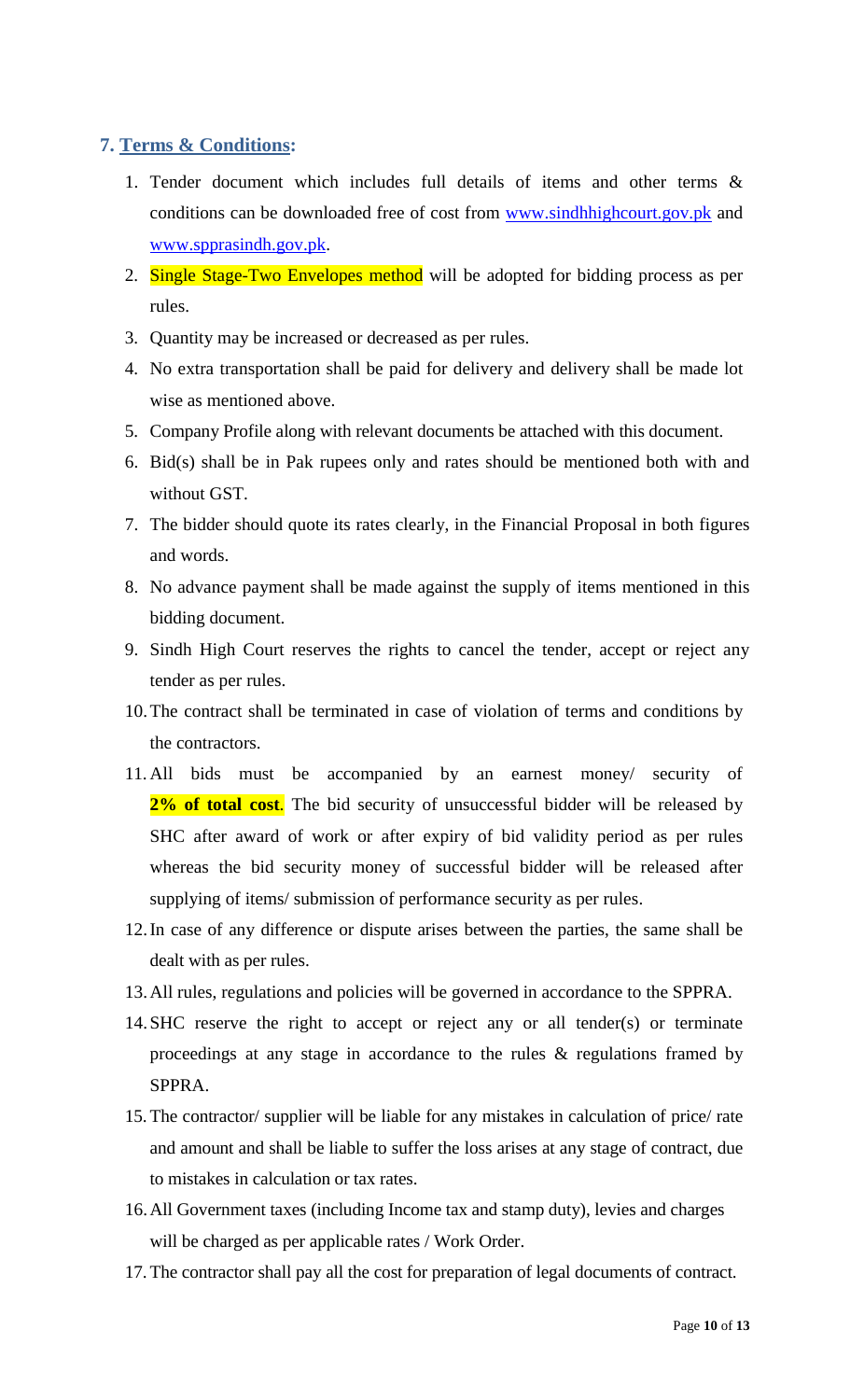18.SSPRA Rules will be followed for all other terms and conditions not specified/ mentioned/ ambiguous in this tender document. Kindly read SPPRA Rules for further details.

It is hereby certified that the terms and conditions have been read, agreed upon and signed.

| M/s.                              |  |
|-----------------------------------|--|
| <b>Year of Establishment</b>      |  |
| <b>Name of contact Person</b>     |  |
| <b>Address</b>                    |  |
| <b>Sales Tax Registration No.</b> |  |
|                                   |  |
| <b>National Tax No.</b>           |  |
| Mobile No.                        |  |
| Telephone No.                     |  |
| Fax No.                           |  |
| E-mail                            |  |
|                                   |  |

**Stamp & Signature**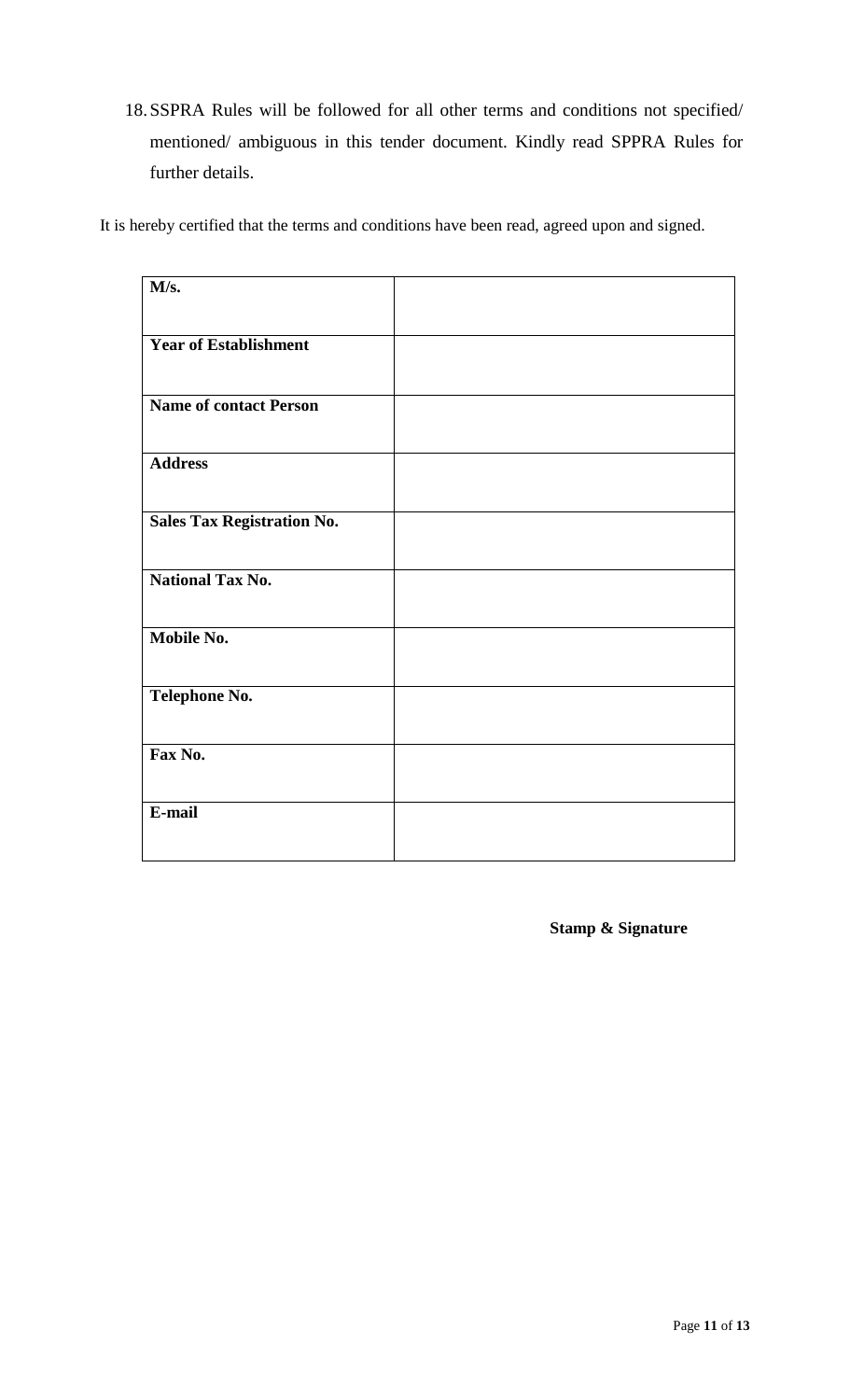### <span id="page-11-0"></span>**8. Sample of Proposal Submission Form:**

*To be printed on the letter head of firm.*

Tender Reference No. \_\_\_\_\_\_\_\_\_\_\_ Dated\_\_\_\_\_\_\_\_\_\_\_\_\_\_\_\_\_\_\_\_\_

Name of Contract:

The Learned Registrar, Sindh High Court, Karachi.

Dear Sir,

We, the undersigned, offer to provide our services for " z, as a Bid, sealed in an envelope.

<span id="page-11-1"></span>We understand you are not bound to accept any Proposal you receive and reserves the right to accept or reject any offer and to annul the bidding process and reject all or any proposals without assigning any reason or having to owe any explanation whatsoever.

The decision of the Hon"ble Purchase Committee shall be final and cannot be challenged on any ground at any forum and Sindh High Court will not be liable for any loss or damage to any party.

Sincerely,

**Name Designation, Name of Company**

### **9. Sample of Articles of Agreement:**

This Agreement made this \_\_\_\_\_\_\_\_\_ day of \_\_\_\_\_\_\_ 2019, by and between the Project Director, Sindh High Court, Karachi, Sindh, including his successors in office and Assignees / Agents, acting through the learned Registrar, hereinafter called the "**SHC**", of the one part,

And  $M/s$  at  $M/s$  at  $M/s$  at  $M/s$  at  $M$ \_\_\_\_\_\_\_\_\_\_\_\_\_\_\_\_\_\_\_\_\_\_\_\_\_\_\_\_\_\_\_\_\_\_\_\_\_, hereinafter called the "**Contractor**" which expression shall include their successors, legal representatives of the second part.

Whereas the **SHC** requires supply of **\_\_\_\_\_\_\_\_\_\_\_\_\_\_\_\_\_\_\_\_\_\_\_\_\_\_\_\_\_\_** and whereas the **Contractor** has agreed to supply, the said items valued at **Rs.\_\_\_\_\_\_\_\_\_\_\_\_\_** and words  $($  as per Purchase Orders, subject to the terms and conditions set forth, hereinafter, which have been accepted by the **Contractor**.

#### **Now this Agreement witnesses as follows:**

1. In this agreement words and expressions shall have the same meanings as are respectively assigned to them in the **Conditions of Contract** hereinafter referred to.